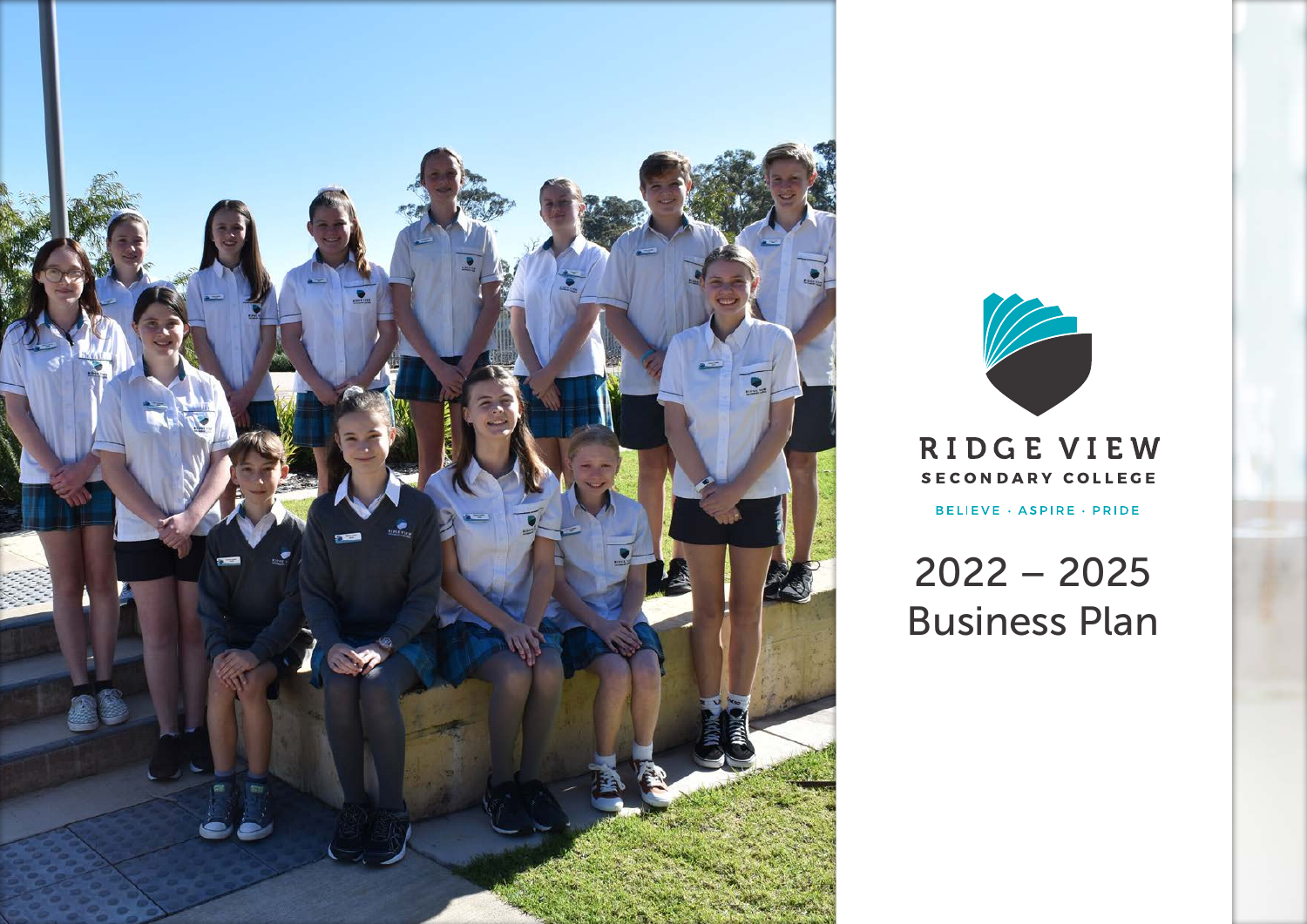## About Ridge View Secondary College

Ridge View Secondary College opened in 2019 with a Year 7 cohort of students. Progressively each year, an additional year level is added until the first group of Year 12 students in 2024 when the college is expected to have a total enrolment around 1200 students. While the college's priorities are appropriately focussed on quality teaching and learning outcomes, it is also necessary to recognise the unique circumstances and challenges associated with increasing a cohort each year. Effective workforce planning and the ongoing recruitment of new staff with a balance of experience and specialisation is critical to ongoing success.

Similarly, the establishment of additional resources needed for new programs, buildings and facilities also requires considerable and careful planning. Whilst the first Year 11 cohort does not commence until 2023, all the preparations for senior schooling will occur in the first year of this business plan, necessitating a significant presence within the plan.

This is the college's second business plan and is designed to consolidate on the achievements made in the first planning cycle, while also incorporating future directions associated with moving into a senior schooling environment. In the final year of the previous business plan, a thorough review was undertaken and included input from the College Board, the Senior Leadership Group, all staff, the Student Council and parents. The consistent belief was that the college had met or exceeded most key performance indicators, however there were some common areas identified for further development and inclusion in the next business plan cycle:

- Further consolidation and embedding of the college values.
- Strengthening and further developing partnerships with the community.
- Building a stronger House System that then forms the foundations for a positive culture within the college.
- Establishing very targeted and strategic induction programs for all new staff in order to maintain the whole of college priorities and expectations.
- To further develop our peer observation programs and instructional coaching program to help teachers develop their practice and to become great teachers.
- Developing the knowledge and skills of staff in using evidence and data to reflect upon their practice and to plan for their professional growth.
- To further build upon our implementation of the Aboriginal Cultural Standards in close partnership with all schools in the Karnup Network.

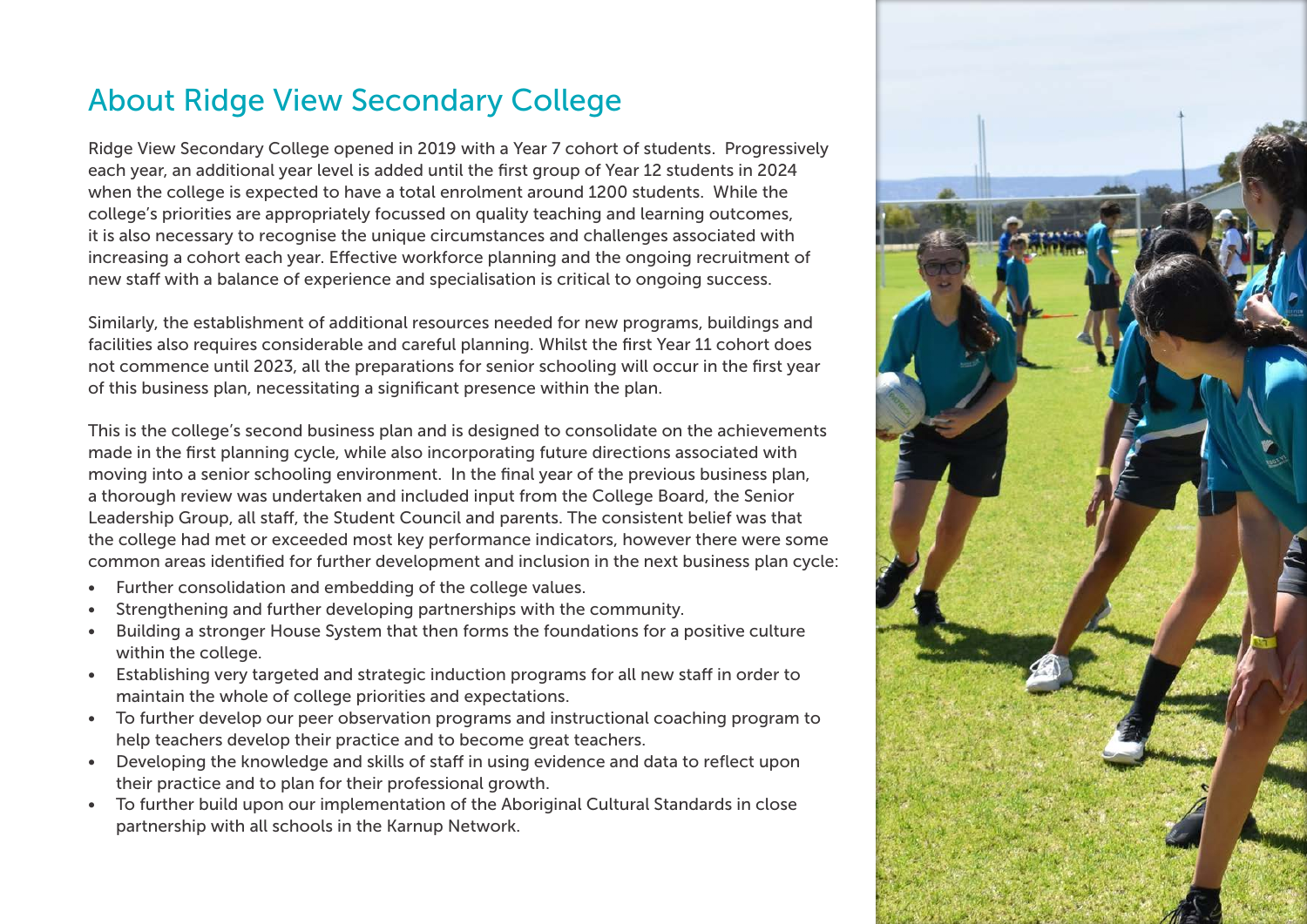Quality teaching and learning outcomes remain at the forefront for all decision-making. All physical, human and financial resources have been prioritised to achieve the best outcomes for students. A whole of college approach to teaching strategies, learning frameworks and assessment is being fostered and embedded into practice. Professional development during the life of this business plan will continue to be designed around those common practices. Partnerships with local primary schools, secondary schools in the Karnup Network, agencies supporting the needs of students, industry groups (including Svitzer and OSM Maritime) and community groups are targeted for expansion.

High expectations and standards for teaching, learning and conduct have been well established and are a recognised characteristic of the college.

A great deal of work has been done to establish a positive college culture based upon the college motto, core beliefs and values. This is something that has been seeded and grown, but now needs to be nurtured over time. Good citizenship, quality student leadership, student connection to the college along with a sense of belonging are closely associated with college culture.

The college heavily relies upon evidenced based practice and decision-making. In the first three years since opening, available data has been limited and it has been difficult to identify any trending. Year 9 NAPLAN results in 2021 provided the first opportunity for some longitudinal data comparison and to measure the progress of students from years 7-9. The results were very promising with the cohort sitting in the in the High Progress quadrant. The results were above "Like Schools" and were the highest among all schools in the Rockingham and Peel regions.

Approximately 45% of the year 9 students prequalified for OLNA in each test based on their NAPLAN result in Year 9. Over the life of this business plan more data will become available through further NAPLAN and OLNA test results and eventually Year 12 performance data.

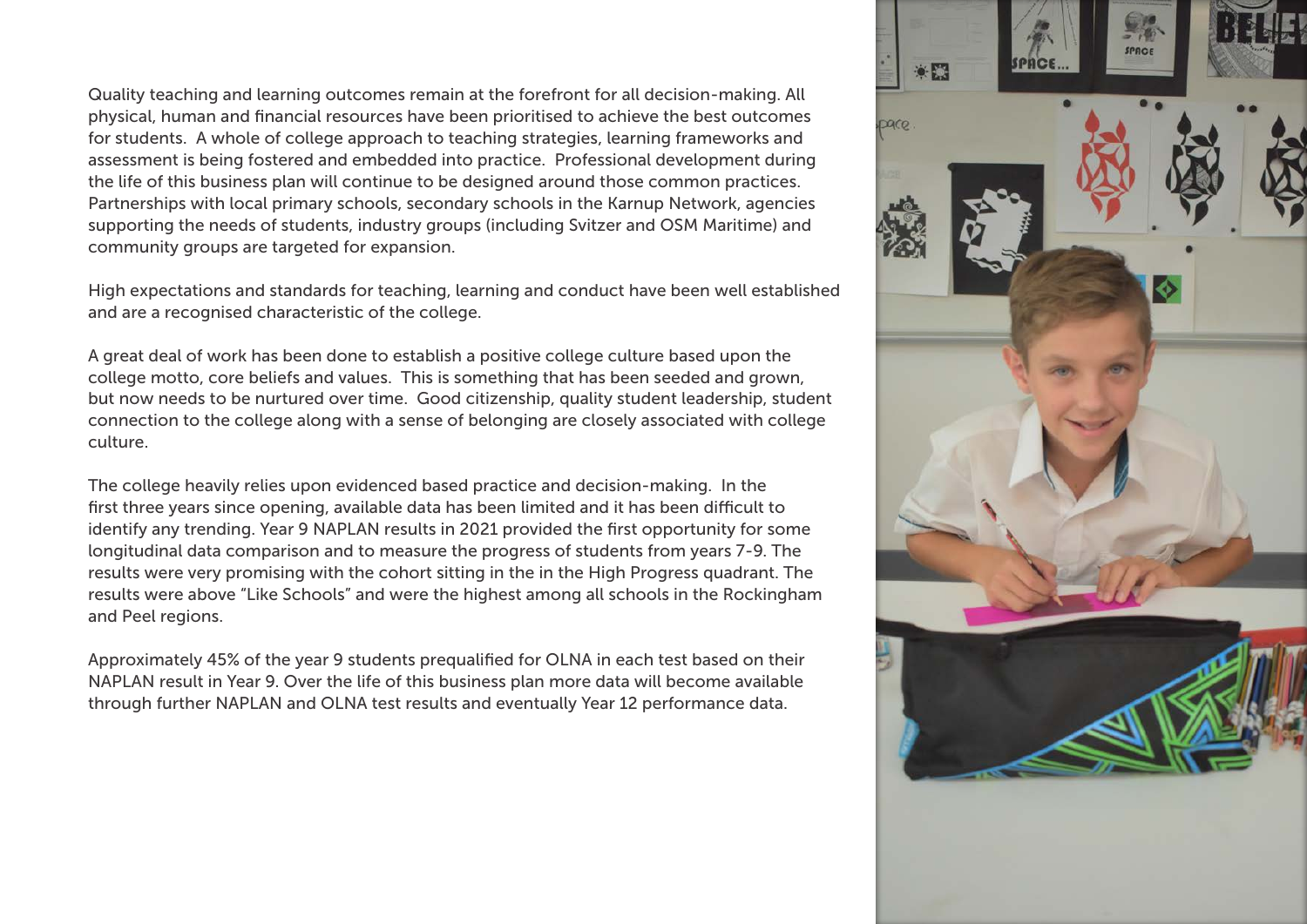

## Our Vision

To be an exceptionally successful secondary college, which is a source of pride for the entire community. To be a college that works in partnership with parents and the broader community in guiding, educating, fostering self-belief and inspiring our students to achieve their dreams.

## Our Values

Values only have credibility and currency when the entire college community and especially students, embrace and advance them. Core values will evolve further over time and are certain to influence the college culture. They are also entwined with the college motto *Believe, Aspire, Pride.*

Three core values are embedded into all aspects of college life:

### I can be a Champion

This value is about every student's potential to succeed at school and life. It recognises that all students have different skills and abilities and it is important to explore those abilities and to celebrate them.

#### We all Matter

This value is about tolerance, empathy, acceptance. It is about recognising individual difference and respecting everyone regardless of those differences. It reinforces the importance of ethics, morals and good manners.

### We are Family

This value refers to the importance of caring for and supporting one another. We stand together, we look out for each other and we share in our successes and sometimes failures. We aim for our students to feel like they belong to the college family, rather than just go to a school.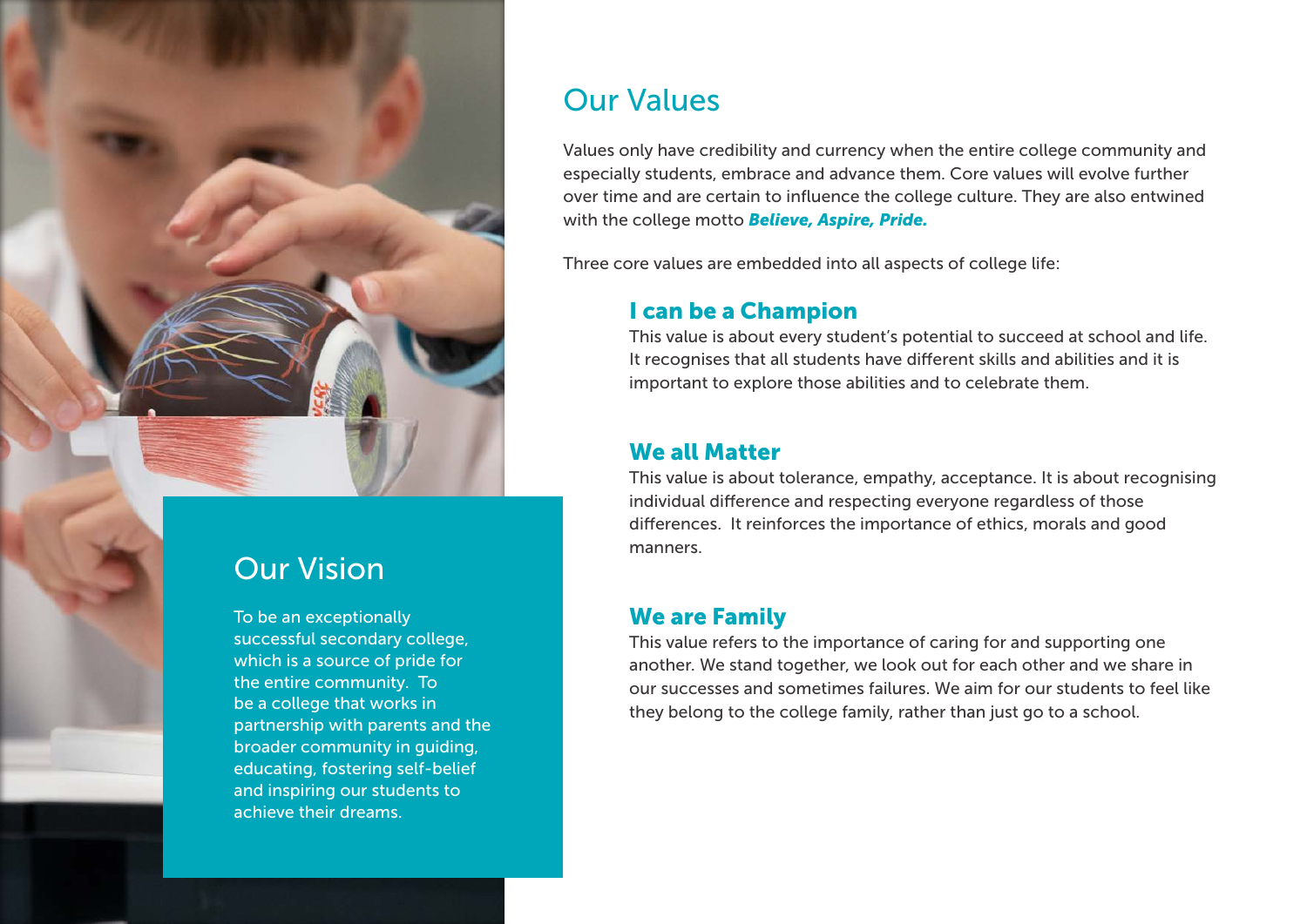## Our Priorities & The Strategies To Achieve

### Priority #1 - Quality Teaching , Learning & Assessment

#### *Strategies:*

- Further embed whole of college approaches to teaching, learning and assessment based upon "High Impact Teaching Strategies" and embedded formative assessment, including TeachWell.
- Maintain ongoing professional development and training targeting common teaching and learning frameworks and High Impact Teaching Strategies.
- Teacher Planner is provided to all teachers with whole of college strategies detailed and explained to guide classroom practice. The Teacher Planner forms the basis of professional development over the three-year cycle of the Business Plan.
- Continuing development of the Academic Enrichment Pathway and the Literacy Numeracy Support programs to meet targeted needs. Adapt programs to align with Year 10 and senior school needs.
- Ongoing training and development in the application of embedded formative assessment approaches to further enhance student learning and understanding with the goal to activate students as owners of their own learning.
- Facilitate rigorous college moderation practices, to ensure common understanding of achievement standards and to make consistent and comparable decisions regarding grading.
- Develop a whole of college approach and responsibility for literacy development using TEEL (Topic Sentence, Evidence, Explanation, Linking Sentence); CUPS (Capitalisation, Understanding, Punctuation, Spelling); DEAR (Drop Everything And Read) and SRA Reading Laboratory.
- Develop a whole of college approach and responsibility for numeracy development.
- Planning, preparation, implementation of senior school pathways and courses in line with student needs and career opportunities.
- Design and implementation of the Upper School Assessment Policy and course programs, ensuring both compliance and student achievement.
- Design and implementation of effective parent information programs, student counselling processes and pathway selection processes.
- Staged implementation and delivery of Vocational Education offerings and opportunities.

#### *Targets and Milestones:*

- "High" progress cohort NAPLAN results for Year 9 students (based on DoE comparative data).
- 40% of Year 9 students prequalify for OLNA by achieving Band 8 NAPLAN results.
- 65% of students qualify for OLNA in Year 10.
- 100% of students pass OLNA by Year 12.
- 100% of eligible Year 12 students achieve the WACE.
- Median ATAR between 75-80.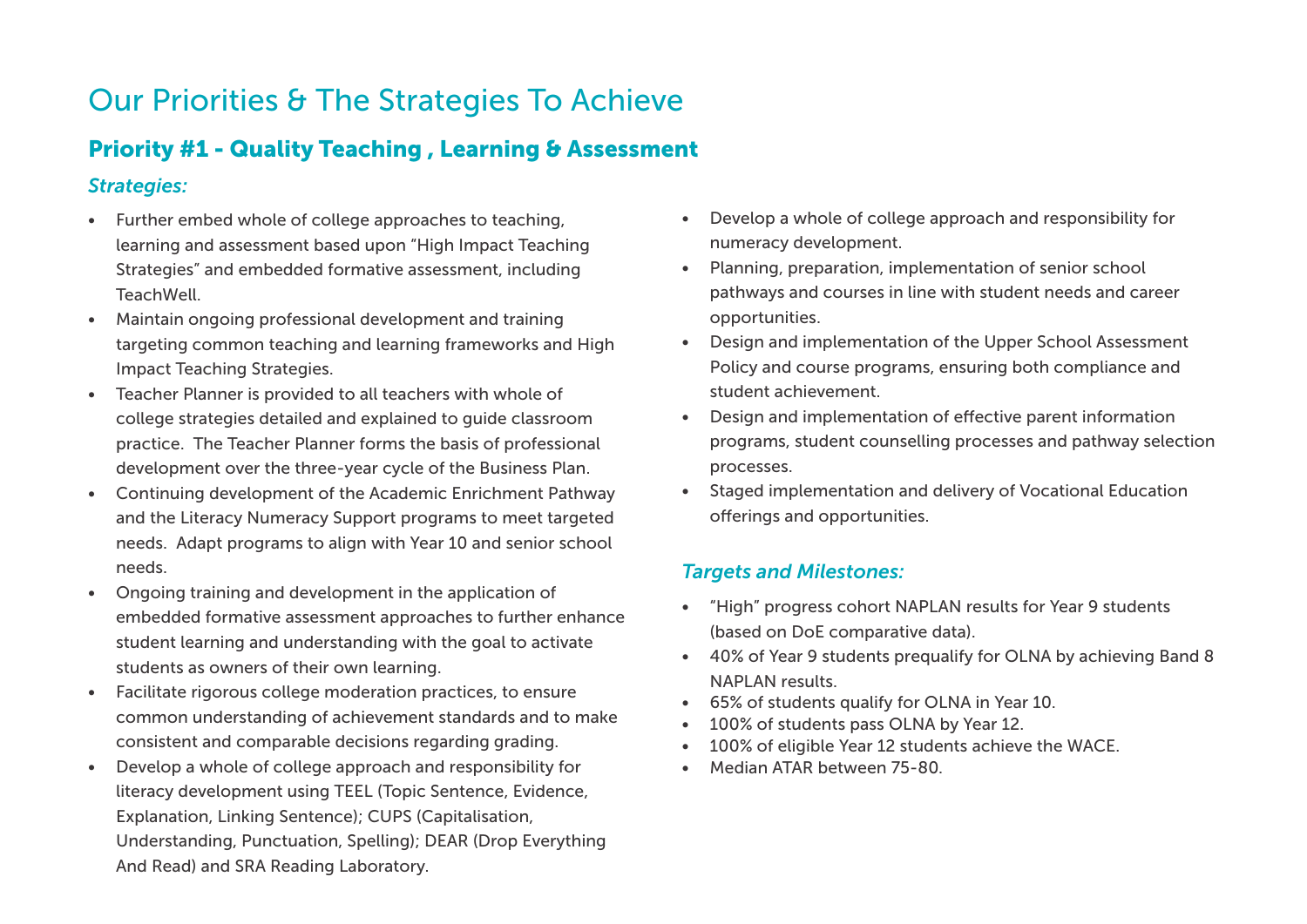### Priority #2 - Effective Partnerships *Strategies:*

- Continue to foster collaboration and partnerships with schools in the Karnup Network.
- Forming strong partnerships with the local primary schools. Promoting a broader and longer-term view of transition support.
- Promoting alignment of processes and the sharing of data.
- Developing community partnerships with support agencies, local business, industry and community groups.
- Developing stronger links with tertiary providers including TAFE.
- Enhancing connections with local Aboriginal Elders and further development of the cultural plan.
- Further development of the Ocean's Project and increased maritime industry opportunities for students.

#### *Targets and Milestones:*

- National Opinion Survey Parent and Staff data shows an increase in the percentage that strongly agree that the college has a strong relationship with the local community.
- Progress is evident in all standards of the Aboriginal Cultural Standards Framework continuum.

### Priority #3 - Positive College Culture *Strategies:*

- Highly organised planning, preparation and consultation as the college moves into senior schooling.
- Further embedding of core values captured within the college motto and beliefs. The values need to be highly visible and referred to often. Drive to come from students as well as staff.
- Maintain the positive reputation for professionalism, excellence, quality education, high student support and client service.
- Effectively plan and implement student wellbeing and support services that are sustainable and targeted towards student needs, while remaining within the realistic and accepted role of schools.
- Strengthen the Good Standing Policy and processes by providing more incentive to maintain Good Standing and progress to Advanced Standing. Establish clear processes and communication.
- Further emphasis on the House System as an ongoing and developing student wellbeing and support system. Student leadership and voice is fostered.

#### *Targets and Milestones:*

- National Opinion Survey student data shows an increase in the percentage of students that agree or strongly agree that the college values are embedded.
- Good Standing is maintained by 90% of students
- 50% of students' progress to Advanced Standing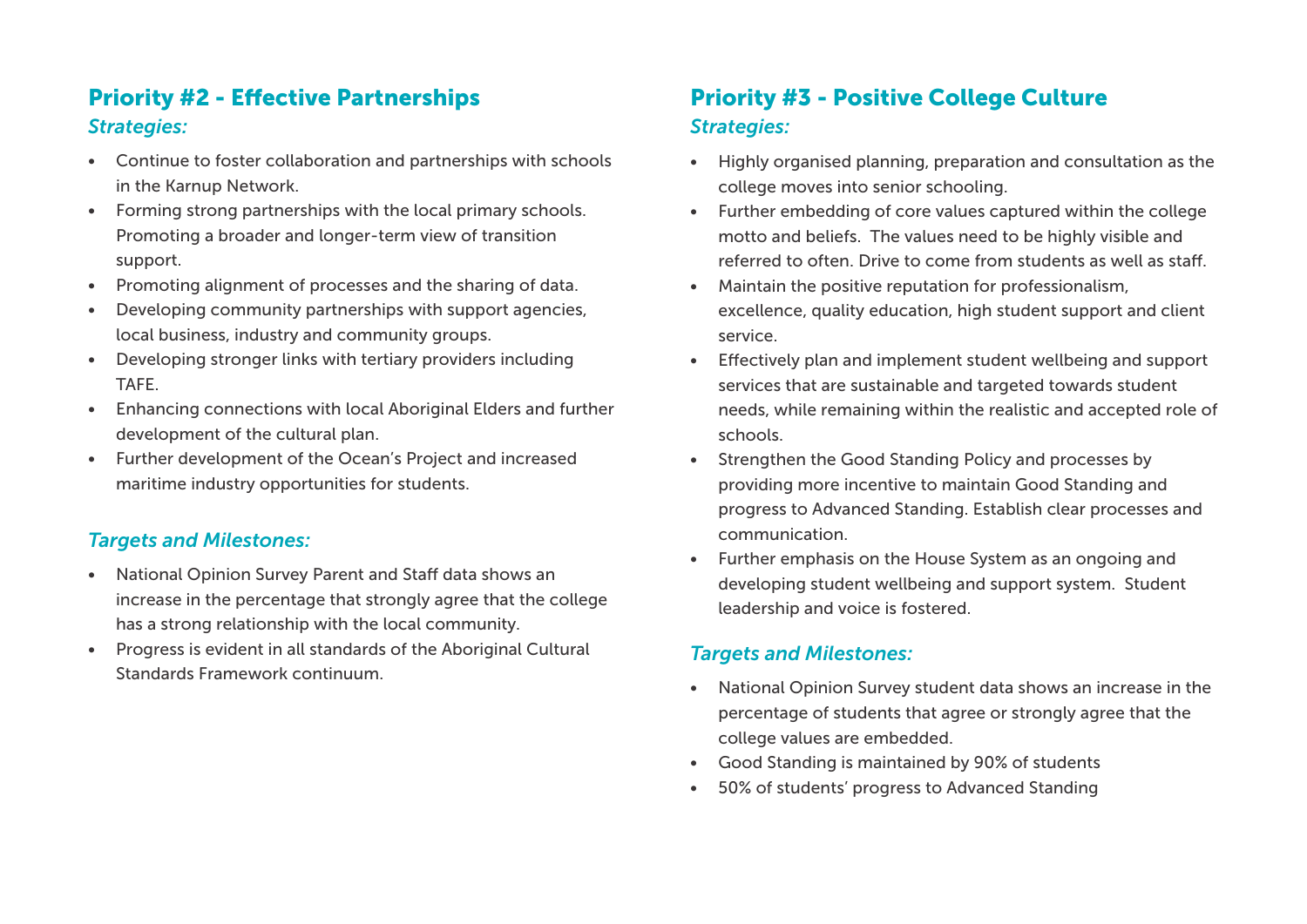# College Self-Review Categories - Key Performance Indicators (KPI's)

| <b>Relationships &amp;</b><br><b>Partnerships</b>                                                                                                                                                                                                                                                                                                                                                                                                                                                                                                                                                                                                                                                                                                                    | <b>Learning Environment</b>                                                                                                                                                                                                                                                                                                                                                                                                                                                                                                                                                                                                                                                                                                                                                                               | Leadership                                                                                                                                                                                                                                                                                                                                                                                                                                                                                                                                                                                                                                                                                                                                                                                                                               | <b>Use of Resources</b>                                                                                                                                                                                                                                                                                                                                                                                                                                                                                                                                                                                                                                               | <b>Teaching Quality</b>                                                                                                                                                                                                                                                                                                                                                                                                                                                                                                                                                                                                                                                                                                                                                                                                            | <b>Student Achievement</b><br>& Progress                                                                                                                                                                                                                                                                                                                                                                                                                                                                                                                                                                                                                                                                                                                        |
|----------------------------------------------------------------------------------------------------------------------------------------------------------------------------------------------------------------------------------------------------------------------------------------------------------------------------------------------------------------------------------------------------------------------------------------------------------------------------------------------------------------------------------------------------------------------------------------------------------------------------------------------------------------------------------------------------------------------------------------------------------------------|-----------------------------------------------------------------------------------------------------------------------------------------------------------------------------------------------------------------------------------------------------------------------------------------------------------------------------------------------------------------------------------------------------------------------------------------------------------------------------------------------------------------------------------------------------------------------------------------------------------------------------------------------------------------------------------------------------------------------------------------------------------------------------------------------------------|------------------------------------------------------------------------------------------------------------------------------------------------------------------------------------------------------------------------------------------------------------------------------------------------------------------------------------------------------------------------------------------------------------------------------------------------------------------------------------------------------------------------------------------------------------------------------------------------------------------------------------------------------------------------------------------------------------------------------------------------------------------------------------------------------------------------------------------|-----------------------------------------------------------------------------------------------------------------------------------------------------------------------------------------------------------------------------------------------------------------------------------------------------------------------------------------------------------------------------------------------------------------------------------------------------------------------------------------------------------------------------------------------------------------------------------------------------------------------------------------------------------------------|------------------------------------------------------------------------------------------------------------------------------------------------------------------------------------------------------------------------------------------------------------------------------------------------------------------------------------------------------------------------------------------------------------------------------------------------------------------------------------------------------------------------------------------------------------------------------------------------------------------------------------------------------------------------------------------------------------------------------------------------------------------------------------------------------------------------------------|-----------------------------------------------------------------------------------------------------------------------------------------------------------------------------------------------------------------------------------------------------------------------------------------------------------------------------------------------------------------------------------------------------------------------------------------------------------------------------------------------------------------------------------------------------------------------------------------------------------------------------------------------------------------------------------------------------------------------------------------------------------------|
| Staff actively promote<br>the college motto,<br>values and culture, whilst<br>students demonstrate<br>their understanding and<br>application of them.<br>The college culture is<br>founded on professionalism<br>and respectful relationships<br>(We are Family).<br>Communications and<br>partnerships with parents<br>are regular, effective and<br>positive.<br>Staff are collaborative<br>and actively involved in<br>the college development<br>processes, review process<br>and decision-making.<br>An annual self-review cycle<br>is clearly implemented<br>and includes all levels of<br>governance.<br>Partnerships with local<br>primary schools and<br>schools in the Karnup<br>Network remain strong and<br>productive and focussed on<br>collaboration. | A positive college culture<br>is evident. Students feel<br>connected, safe and<br>supported.<br>The college motto and<br>values are embedded<br>into practice and actively<br>promoted by students.<br>The college climate is<br>orderly, inclusive, culturally<br>responsive and respectful.<br>All staff consider themselves<br>to be pastoral carers and<br>student wellbeing and<br>support providers.<br>Students at educational risk<br>are effectively identified,<br>referred for support and<br>intervention plans are<br>developed with students and<br>parents.<br>The Ridge View Roadmap<br>to Classroom Success<br>is applied by staff and<br>acknowledged by students.<br>Effective wellbeing, support<br>and intervention structures<br>and processes are in place<br>and are sustainable. | The college's vision, culture,<br>motto and core values are<br>known and shared within<br>and across the college<br>community.<br>The Business Plan drives<br>college development<br>and practice. Learning<br>area strategic plans and<br>performance development<br>plans are highly aligned to<br>the Business Plan.<br>There is an authentic drive<br>to achieve best practice in<br>education. Expectations<br>are high, professionalism is<br>demonstrated at all times.<br>Professional learning is based<br>upon the Teacher Planner<br>- high quality teaching<br>strategies; embedded<br>formative assessment and<br>classroom management<br>practices.<br>Performance development<br>of staff is planned for, well<br>structured and meaningful. It<br>is designed to promote self-<br>reflection and professional<br>growth. | The Stage 2 Establishment<br>Grant is effectively planned.<br>Teaching and learning<br>prioritises resource<br>acquisition.<br>The SCF funding is<br>distributed effectively and<br>in accordance with college<br>priorities and system<br>requirements.<br><b>Additional resources</b><br>are allocated to support<br>students with literacy and<br>numeracy gaps; other SAER<br>issues; gifted students.<br>College budgets are<br>transparent and endorsed<br>by the College Board and<br>Finance Committee. Cost<br>centre managers are all<br>informed and trained.<br>Workforce planning is<br>driven by the business plan<br>and evidence identified<br>needs. | Quality teaching, learning<br>and assessment is the<br>highest priority. All<br>decisions regarding<br>resource allocation.<br>professional development<br>and workforce planning are<br>made with quality teaching,<br>learning and assessment at<br>the forefront.<br>A culture of high<br>expectations and standards<br>is embedded in the college<br>culture.<br>The Ridge View Roadmap<br>to Classroom Success is<br>implemented at a whole of<br>college level.<br>Authentic self-reflection<br>practices, professional<br>collaboration and peer<br>observation practices<br>implemented.<br>Instructional coaching<br>is further developed. All<br>teachers can benefit from<br>coaching, but the approach<br>differs with experience.<br>College staff are expected<br>to report on their<br>effectiveness using evidence | Rigorous interrogation<br>of data and evidence to<br>promote improvement and<br>to make informed planning<br>and development decisions.<br>Differentiated programs<br>(LNS, Academic<br>Enrichment) are developed<br>to meet student needs as<br>identified through data<br>analysis.<br>Whole of college<br>implementation of<br>embedded formative<br>assessment for years 7-10.<br>Senior school assessment<br>is compliant with SCSA.<br><b>Embedded formative</b><br>assessment and responsive<br>teaching approaches are<br>maintained to promote<br>learning.<br>College moderation<br>practices are frequent.<br>Learning areas regularly<br>compare student work,<br>discuss achievement<br>standards and compare<br>work to achieve<br>comparability. |
|                                                                                                                                                                                                                                                                                                                                                                                                                                                                                                                                                                                                                                                                                                                                                                      |                                                                                                                                                                                                                                                                                                                                                                                                                                                                                                                                                                                                                                                                                                                                                                                                           |                                                                                                                                                                                                                                                                                                                                                                                                                                                                                                                                                                                                                                                                                                                                                                                                                                          |                                                                                                                                                                                                                                                                                                                                                                                                                                                                                                                                                                                                                                                                       | to do so.                                                                                                                                                                                                                                                                                                                                                                                                                                                                                                                                                                                                                                                                                                                                                                                                                          |                                                                                                                                                                                                                                                                                                                                                                                                                                                                                                                                                                                                                                                                                                                                                                 |